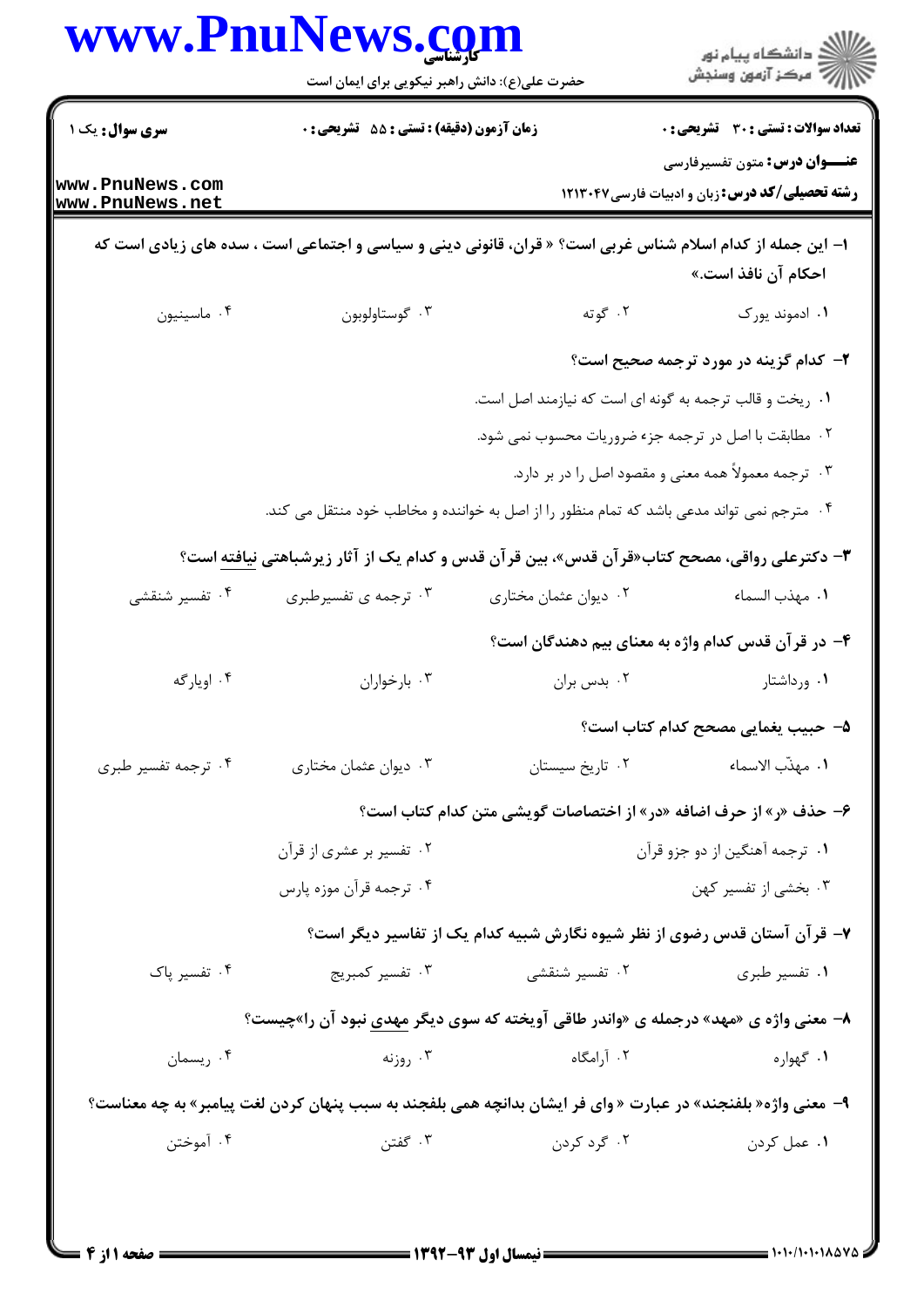|                                    | حضرت علی(ع): دانش راهبر نیکویی برای ایمان است                                               |                                                                               | ڪ دانشڪاه پيا <sub>م</sub> نور<br>∕ مرڪز آزمون وسنڊش                                          |
|------------------------------------|---------------------------------------------------------------------------------------------|-------------------------------------------------------------------------------|-----------------------------------------------------------------------------------------------|
| <b>سری سوال : ۱ یک</b>             | زمان آزمون (دقيقه) : تستى : 55 تشريحى : 0                                                   |                                                                               | <b>تعداد سوالات : تستی : 30 ٪ تشریحی : 0</b>                                                  |
| www.PnuNews.com<br>www.PnuNews.net |                                                                                             |                                                                               | <b>عنـــوان درس:</b> متون تفسیرفارسی<br><b>رشته تحصیلی/کد درس:</b> زبان و ادبیات فارسی۱۲۱۳۰۴۷ |
|                                    |                                                                                             | ∙۱- در ترجمه قرآن موزه پاریس چه چیز بیش از همه حائز اهمیّت است؟               |                                                                                               |
|                                    | ۰۲ اختصاصات گویشی                                                                           |                                                                               | ۰۱ شیوه نگارش                                                                                 |
|                                    | ۰۴ استفاده از شواهد شعری                                                                    |                                                                               | ۰۳ گستردگی واژگانی ترجمه                                                                      |
|                                    | 11− در عبارت« او نیست زندگانی این جهان مگر آخریان فریفتن» معنی واژه « آخریان فریفتن » چیست؟ |                                                                               |                                                                                               |
| ۰۴ درشت گو                         | ۰۳ متاع الغرور                                                                              | ٠٢ حيله گران                                                                  | ۰۱ جور و ستم                                                                                  |
|                                    |                                                                                             | ۱۲- معنای واژه های « سهرش، گلوچیدن، اوزولیدن، بخنوه » در کدام گزینه آمده است؟ |                                                                                               |
|                                    | ۰۲ تشویق، رعد، جن زدگی، برق آسمان                                                           |                                                                               | ۰۱ مقنعه، برق، بیداری، تحرک                                                                   |
|                                    | ۰۴ مقنعه، جن زدگی، تشویق، برق آسمان                                                         |                                                                               | ۰۳ صدا، رعد، تشويق، مقنعه                                                                     |
|                                    |                                                                                             | ۱۳- کدام گزینه درزمره ی ویژگی های تفسیر قرآن مجید کمبریج است؟                 |                                                                                               |
|                                    |                                                                                             |                                                                               | ۰۱ شیوه نثر کتاب فنی و پیچیده است.                                                            |
|                                    |                                                                                             | ۰۲ تاریخ تألیف این اثر از نیمه ی اول قرن پنجم فراتر نمی رود.                  |                                                                                               |
|                                    |                                                                                             |                                                                               | ۰۳ مؤلف کتاب فردی متعصّب از اهل سنت بوده است.                                                 |
|                                    |                                                                                             | ۰۴ تاريخ تنظيم اين اثر هم زمان با سرودن مخزن الاسرار نظامي بوده است.          |                                                                                               |
|                                    |                                                                                             |                                                                               | <b>۱۴</b> معنای واژه« ادیم» چیست؟                                                             |
| ۰۴ بلند                            | ۰۳ سطح چيزې                                                                                 | ۰۲ کشتزار                                                                     | ۰۱ کلیسا                                                                                      |
|                                    |                                                                                             |                                                                               | <b>۱۵</b> - معنی واژه ی «گوشوان»چیست؟                                                         |
| ۰۴ تربیت کردن                      | ۰۳ اصلاح کردن                                                                               | ٢. حافظ                                                                       | ۰۱ گوش دادن                                                                                   |
|                                    |                                                                                             |                                                                               | ۱۶- ترجمه ی تفسیر«جواهر القرآن» ازکیست؟                                                       |
| ٢. ابوحفض نجم الدين نسفى           |                                                                                             |                                                                               | ٠١. امام محمد غزالي                                                                           |
|                                    | ۰۴ احمد غزالی                                                                               |                                                                               | ۰۳ امام فخر رازی                                                                              |
|                                    | ۱۷- در کدام تفسیر، مفسّر بعد از ترجمه و تفسیر آیتی، سوالی طرح کرده و بدان پاسخ می گوید؟     |                                                                               |                                                                                               |
| ۰۴ تاج التراجم                     | ۰۳ تفسیر سور آبادی                                                                          | ۰۲ بصاير يميني                                                                | ٠١. جواهر القرآن                                                                              |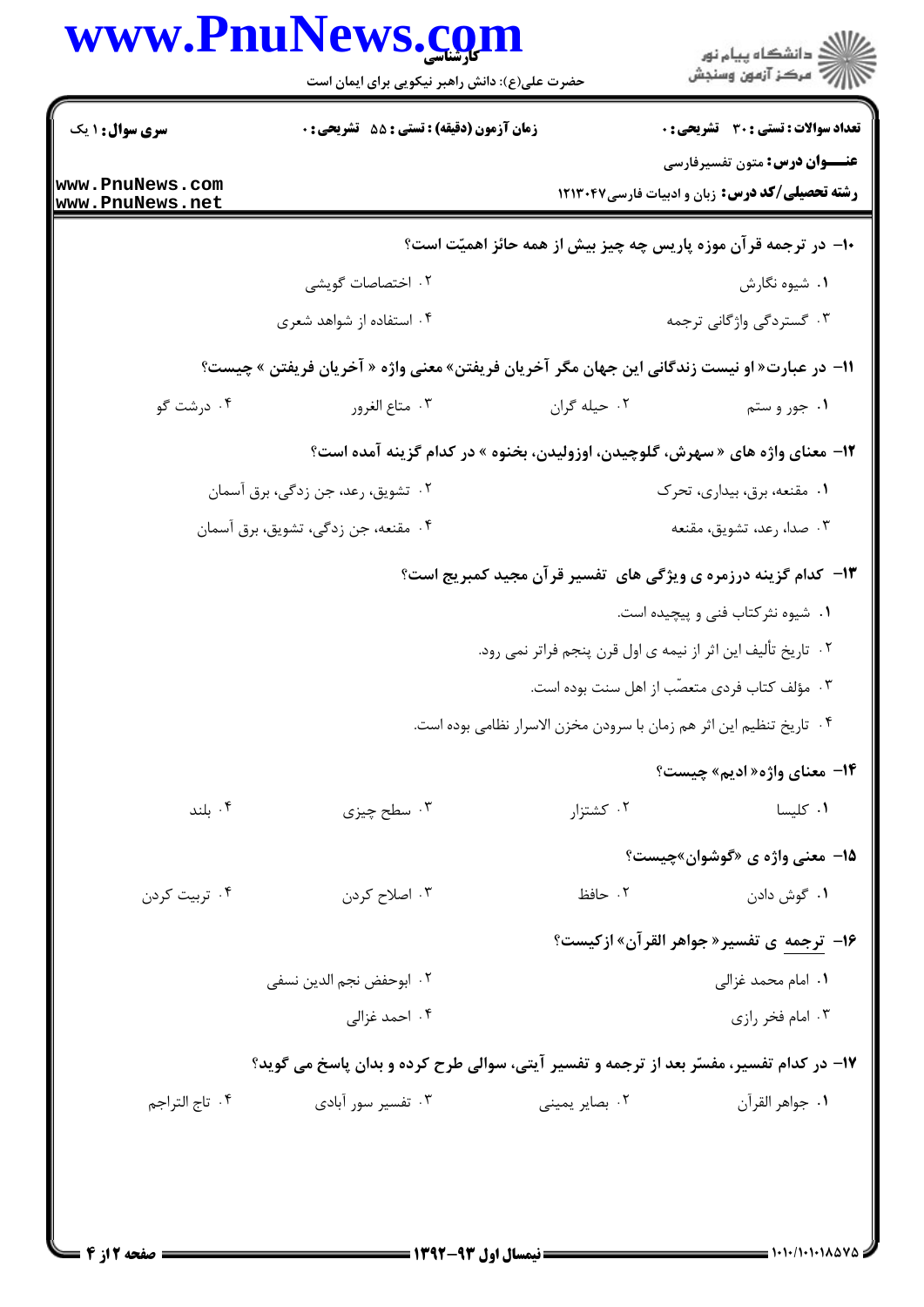|                        | حضرت علی(ع): دانش راهبر نیکویی برای ایمان است                                                                            |                                                                                                                | ِ<br>∭ دانشڪاه پيام نور<br>∭ مرڪز آزمون وسنڊش                                                  |
|------------------------|--------------------------------------------------------------------------------------------------------------------------|----------------------------------------------------------------------------------------------------------------|------------------------------------------------------------------------------------------------|
| <b>سری سوال : ۱ یک</b> | زمان آزمون (دقیقه) : تستی : 55 آتشریحی : 0                                                                               |                                                                                                                | <b>تعداد سوالات : تستی : 30 - تشریحی : 0</b>                                                   |
| www.PnuNews.com        |                                                                                                                          |                                                                                                                | <b>عنـــوان درس:</b> متون تفسیرفارسی<br><b>رشته تحصیلی/کد درس:</b> زبان و ادبیات فارسی ۱۲۱۳۰۴۷ |
| www.PnuNews.net        |                                                                                                                          |                                                                                                                |                                                                                                |
|                        | ۱۸– کدام مفسر برجسته هم زمان با آلپ ارسلان و ملکشاه سلجوقی می زیسته و عابدی فاضل و قائم اللیل و صائم النهار بوده         |                                                                                                                | است؟                                                                                           |
|                        | ۰۲ رشیدالدین میبدی                                                                                                       |                                                                                                                | ٠١ ابوبكر عتيق نيشابوري                                                                        |
|                        | ۰۴ ابوالفتوح رازى                                                                                                        |                                                                                                                | ۰۳ معین الدین محمد بن محمود نیشابوری                                                           |
|                        |                                                                                                                          | ۱۹- تزویج ًفاطمه سیده ی نساء العالمین در کدام تفسیر گنجانده شده است؟                                           |                                                                                                |
| ۰۴ شنقشی               | ٠٣ جواهر القران                                                                                                          | ۰۲ تفسیر سور آبادی                                                                                             | ۰۱ تفسیر نسفی                                                                                  |
|                        | +۲- آوردن تجنیس، ترصیع و تتابع اضافات و ملمّع از خصوصیات کدام یک از تفاسیر زیر است؟                                      |                                                                                                                |                                                                                                |
| ۰۴ تفسیر نسفی          | ۰۳ تفسیر قرآن قدس                                                                                                        | ۰۲ تاج التّراجم                                                                                                | ۰۱ تفسیر سورآبادی                                                                              |
|                        |                                                                                                                          | 21− نام دیگر تفسیر ؒ تاج التّراجم فی تفسیر القران لاَعاجم ؒ چیست؟                                              |                                                                                                |
| ۰۴ تفسیر سورآبادی      | ۰۳ تفسیر صوری                                                                                                            | ۰۲ تفسیر عمادی                                                                                                 | ۰۱ تفسیر طاهری                                                                                 |
|                        | <b>۲۲</b> - در ترجمه « وَما انا مِن المشركين» ونيستيم ما از جمله مشركان، كدام ويژگي دستوري از ترجمه قرآن ديده مي شود؟    |                                                                                                                |                                                                                                |
|                        | ۰۲ استعمال اول شخص جمع بجای اول شخص مفرد                                                                                 |                                                                                                                | ۰۱ استعمال فعل نيشابوري                                                                        |
|                        | ۰۴ استفاده از لهجه محلی رازی                                                                                             |                                                                                                                | ۰۳ استعمال اول شخص مفرد بجای اول شخص جمع                                                       |
|                        | ۲۳– در کدام تفسیر، مفسّر سجع و موازنه را درحدّ اعتدال رعایت می کند از تکرار فعل پرهیز نمی کند و به آوردن مترادفات        |                                                                                                                | گرایش ندارد؟                                                                                   |
| ۰۴ تفسیر سور آبادی     | ۰۳ تفسیر شنقشی                                                                                                           | ٠٢ تفسير ابوالفتوح رازى                                                                                        | ۰۱ تفسیر سوره یوسف                                                                             |
|                        |                                                                                                                          |                                                                                                                | ٢۴- مؤلف تفسير كشف الاسرار كيست؟                                                               |
| ۰۴ ابوالفتوح رازى      | ۰۳ رشیدالدین میبدی                                                                                                       | ۰۲ علی رواقی                                                                                                   | ۰۱ احمد غزالی                                                                                  |
|                        | ۲۵- طبق تفسیر روض الجنان و روح الجنان رازی، بزرگترین نام خدای تعالی در کدام سوره ذکر شده است؟                            |                                                                                                                |                                                                                                |
| ۰۴ الرّحمن             | ۰۳ آل عمران                                                                                                              | ۰۲ تکویر                                                                                                       | ۰۱ بقره                                                                                        |
|                        |                                                                                                                          |                                                                                                                | <b>۳۶- اصطلاح کلامی واژه ی «استرجاع» به چه معناست؟</b>                                         |
| ۰۴ الله اکبر           | ۰۳ ان شاء الله                                                                                                           | ٢. لااله الاالله                                                                                               | ٠١ انا لله و انا اليه راجعون                                                                   |
|                        | 77- در تفسير ابوالفتوح رازي، در آية« إنَّ الصلواه َتنهي عنِ الفحشاءِ و المنكر» مراد از صَلوه به نقل از عبدالله عمر چيست؟ |                                                                                                                |                                                                                                |
| ۰۴ نفس نماز            |                                                                                                                          | ۰۱ اذکار نماز مسیر قرآن است کا تفسیر قرآن است کا تفسیر قرآن است کا مقابل است که است که است که است که است که اس |                                                                                                |